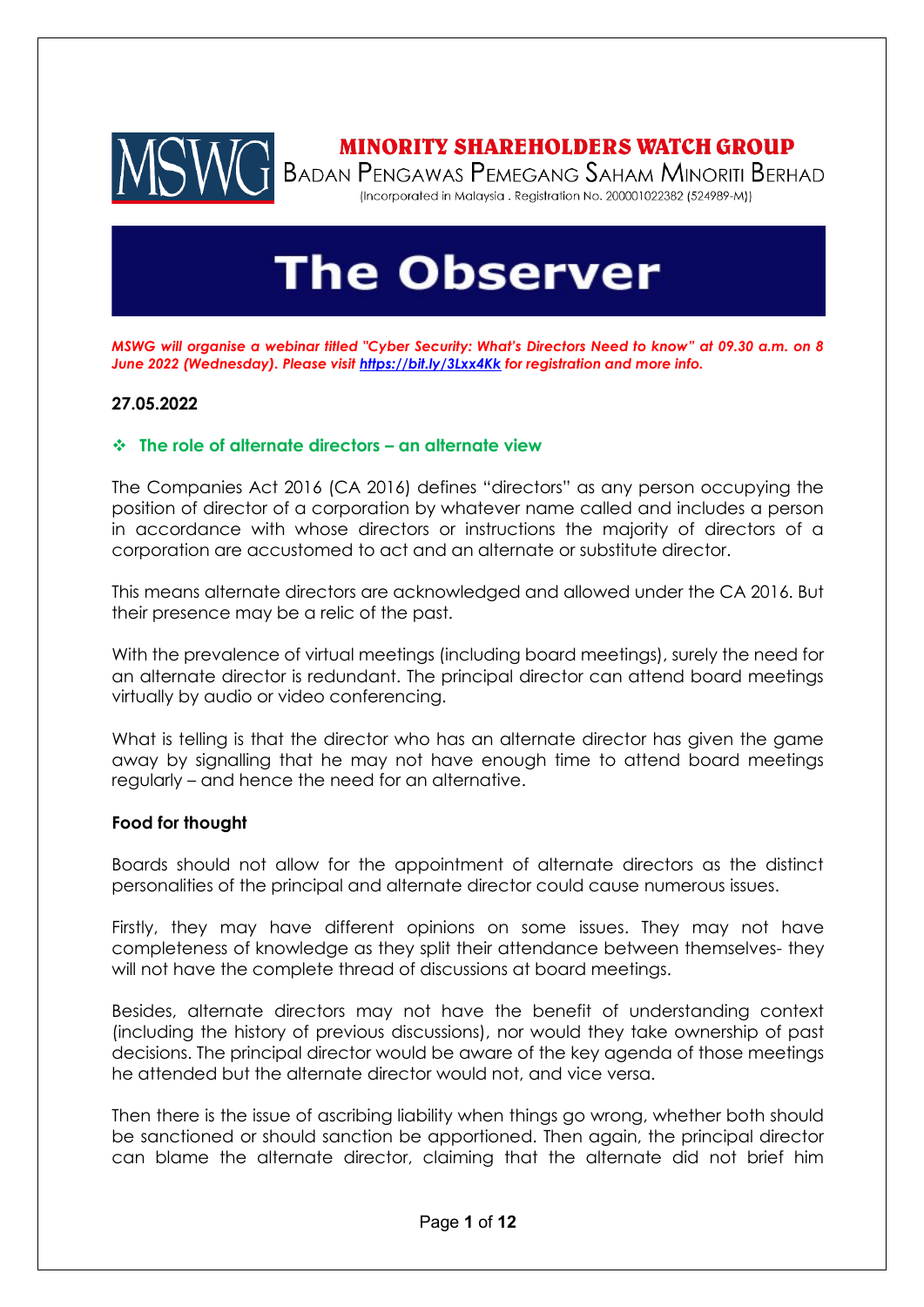adequately and vice versa. The permutation and combination of issues and problems almost seem limitless.

The definition of "director" under the CA 2016 includes alternate or substitute director. An alternate director is subject to the same directors' liabilities under the CA 2016 when carrying out his/her functions as an alternate.

Also, the effectiveness of the board is in doubt as the alternate director may not have the same level of commitment given his role as an alternate. Chances are he may end up attending fewer meetings compared to the principal director.

Shareholders must ask the Board about the rationale behind the appointment of alternate directors. Why was it necessary for the appointment of the alternate director? Would the Board's effectiveness be compromised during their tenure? Will the appointment of alternate directors be prolonged? And lastly, considerations on the skill of the alternate director and other relevant issues.

From a good corporate governance point of view, while the practice is allowed, MSWG tends to take a precautionary view on the appointments of alternate directors. We urge shareholders to question companies about their appointments.

Anyone who consents to act as an alternate director should also understand the implication of doing so. He is subject to the same statutory and fiduciary duties as a director when carrying out his/her functions as an alternate. After all, the alternate is still a director and owes the duties required of a director and will be subject to the sanctions that may be imposed on a director.

An alternate director is entrusted with the powers, rights, duties, and responsibilities only when he is acting in place of the director for whom he is an alternate. At other times, when he is not acting as an alternate, he may not have such powers and rights. This creates interesting scenarios. After a board meeting, could both the director and alternate ask for information from management? The alternate will phrase the request by a preamble that pursuant to the last board meeting that he attended, he needs information from management.

Also, it is interesting to note that there are no specific provisions in the CA 2016 on the appointment of an alternate director. No alternate director may be appointed unless the authority to appoint is provided in the company's constitution.

No shareholders' approval is required for the appointment of an alternate director. As such, the alternate director is not shareholders' choice but the choice of the principal director who in turn is approved by the board.

Directors are required to seek re-election if they retire at the upcoming AGM. But this is not the case with alternate directors. The alternate director avoids the vote of the shareholders he claims to represent. The alternate remains the choice of the principal director duly endorsed by the board – never the shareholders' choice.

Boards should do away with the practice of appointing alternate directors. If a director cannot commit the time to be a director, then he should retire – not appoint an alternate.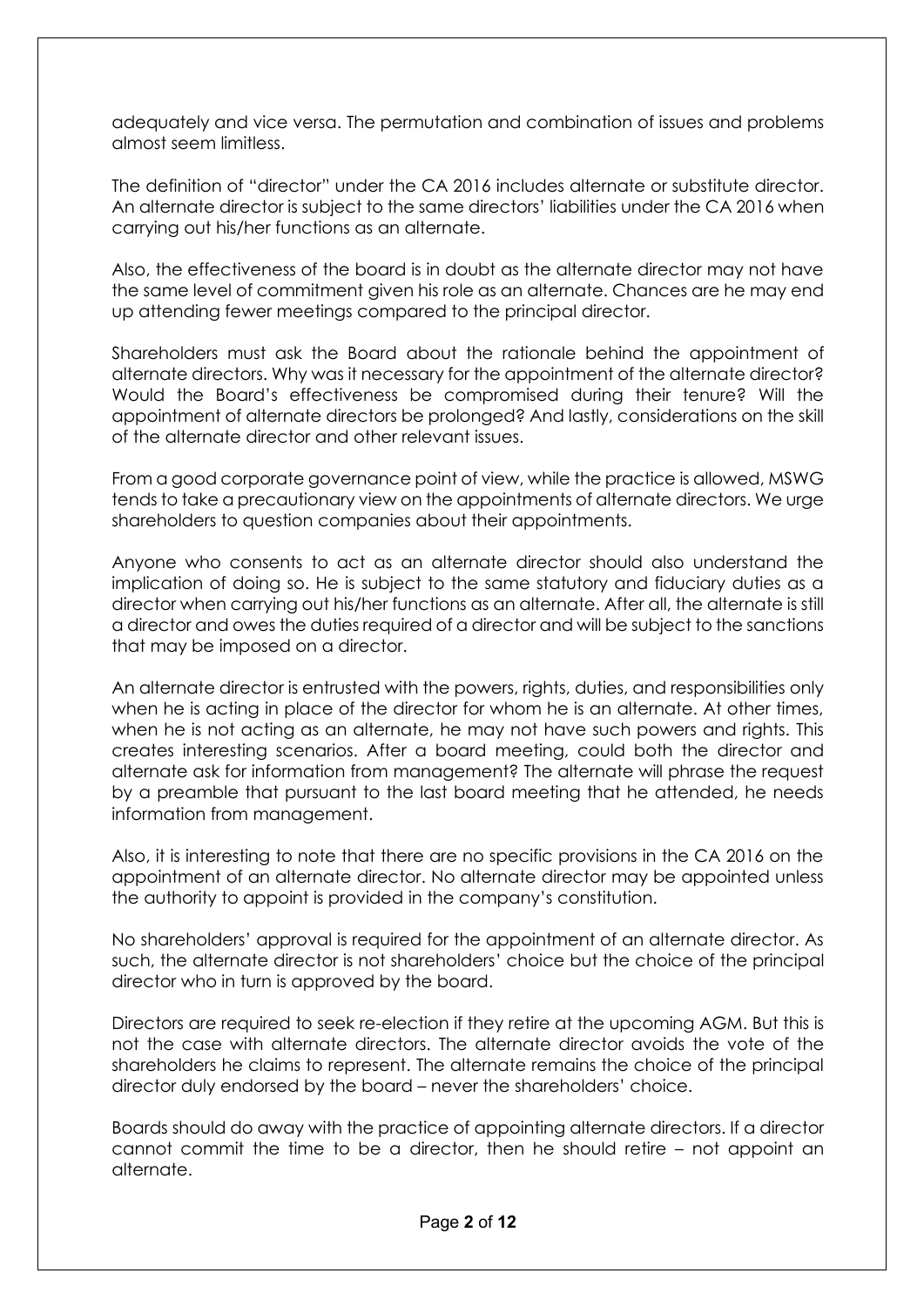Ultimately, the boards play a powerful role in dissuading the appointment of alternate directors. And if the appointment of alternate directors is enshrined in the constitution, it is time for the shareholders to pass the special resolution to remove such a clause. Ideally, the board should get this done hand in hand with the shareholders.

Presently, there is inconclusive case law as to how much liability will be imposed on the alternate director. Maybe, the alternate director should think twice also before accepting an alternate-director position.

# **Devanesan Evanson**

## **Chief Executive Officer**

## **MSWG AGM/EGM Weekly Watch 30 May – 3 June 2022**

For this week, the following are the AGMs/EGMs of companies which are in the Minority Shareholders Watch Group's (MSWG) watch list.

The summary of points of interest is highlighted here, while the details of the questions to the companies can be obtained via MSWG's website at [www.mswg.org.my.](http://www.mswg.org.my/)

| Date & Time                          | Company                                            | Quick-take                                                                                                                                                                                                                                                                                         |
|--------------------------------------|----------------------------------------------------|----------------------------------------------------------------------------------------------------------------------------------------------------------------------------------------------------------------------------------------------------------------------------------------------------|
| 30.05.22 (Mon)<br>10.30 am           | Spritzer Bhd (AGM)                                 | Spritzer saw a recovery in its revenue<br>with an increase of 7% to RM331.0<br>million in FY2021, primarily due to the<br>increase in the sales of drinking<br>products after movement restrictions<br>were relaxed and the reopening of<br>more economic sectors in the final<br>quarter of 2021. |
|                                      |                                                    | Moving forward, the prospect of<br>Spritzer would be driven by the<br>growth of Malaysian economy and<br>domestic business activities.                                                                                                                                                             |
| 30.05.22 (Mon)<br>$11.00 \text{ cm}$ | Pegasus Heights Berhad<br>(AGM)                    | Pegasus's revenue decreased by<br>57.2% to RM26.7 million due to the<br>sharp decrease in trading and, to a<br>lesser extent, Project Management<br>Consultancy (PMC) revenue.                                                                                                                     |
|                                      |                                                    | Its net loss increased by 165.3% to<br>RM19.1 million due to an impairment<br>of goodwill amounting to RM16.0<br>million.                                                                                                                                                                          |
|                                      |                                                    | out the extraordinary<br>Stripping<br>impairment, net loss would have<br>declined 56.1% to RM3.2 million.                                                                                                                                                                                          |
| 31.05.22 (Tue)<br>09.30 am           | Syarikat Takaful Malaysia<br>Keluarga Berhad (AGM) | for<br>STMKB's<br>operating<br>revenue<br>FY2021 was higher at RM3.18 billion,<br>compared to RM2.96<br>billion<br>-in<br>FY2020. Its profit before zakat and<br>taxation increased by 3% to RM438.7<br>million from RM426.8 million, the net                                                      |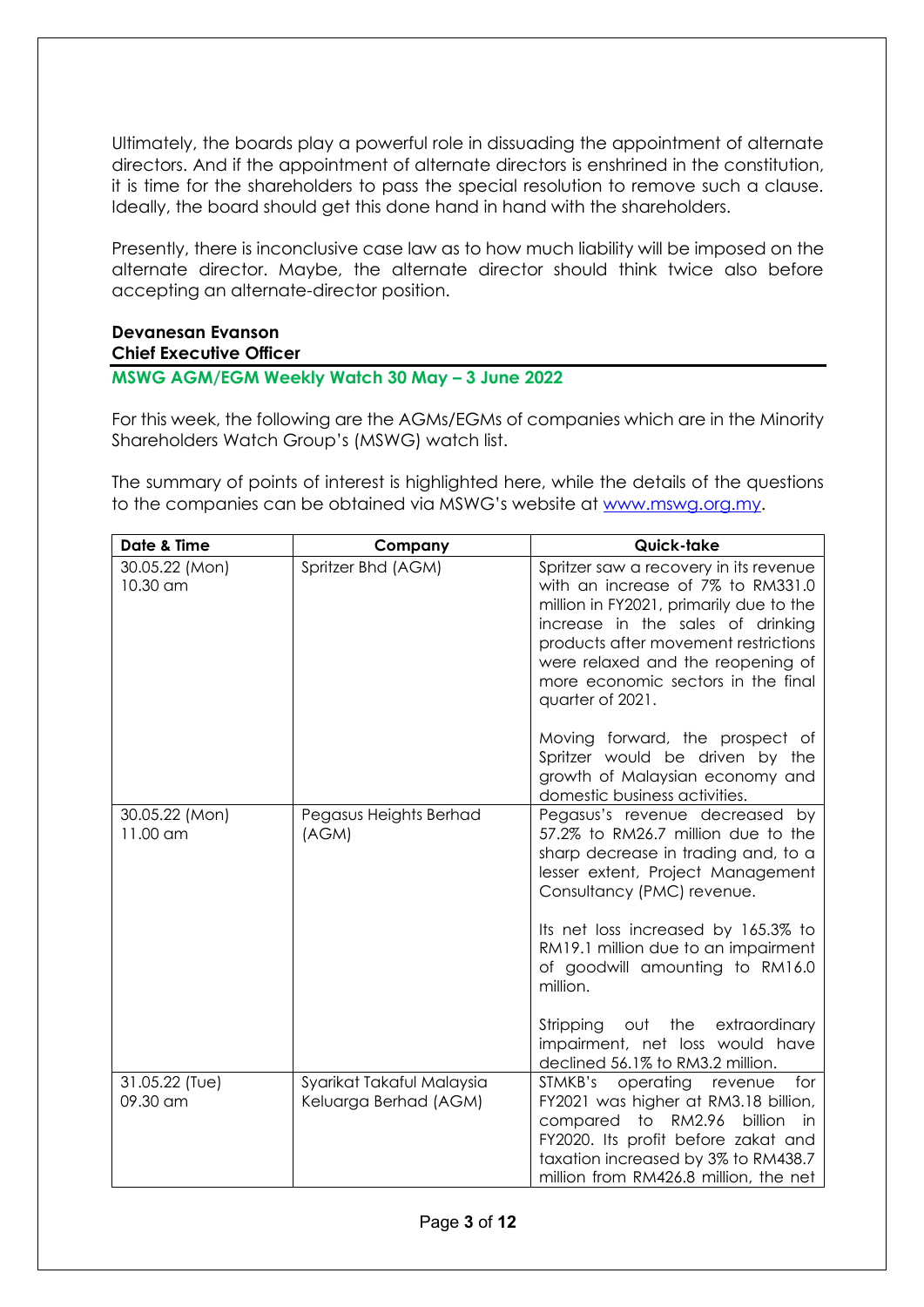|                            |                                       | profit after zakat and taxation was<br>higher at RM412.2 million, compared<br>to RM363.6 million in the previous<br>financial year.                                                                                                                                                                                                                                    |
|----------------------------|---------------------------------------|------------------------------------------------------------------------------------------------------------------------------------------------------------------------------------------------------------------------------------------------------------------------------------------------------------------------------------------------------------------------|
|                            |                                       | The higher revenue was mainly<br>attributable to improved sales by<br>both family and general takaful<br>businesses. Meanwhile, the higher<br>pre-tax profit was mainly attributable<br>to the higher net wakalah fee<br>income.                                                                                                                                       |
| 31.05.22 (Tue)<br>10.00 am | Techna-X Berhad (AGM)                 | Techna-X recorded a consolidated<br>revenue of RM68.6 million in FY2021,<br>out of which the technology-driven<br>F&B<br>contributed<br>business<br>approximately RM33.9 million while<br>the<br>energy<br>storage<br>solutions<br>contributed approximately RM23.5<br>million and the other technology and<br>digital<br>transformation<br>enabler<br>RM11.2 million. |
|                            |                                       | Its continuing operations made a net<br>loss of approximately RM21.7 million<br>in FY2021, compared to a net loss of<br>RM19.3 million in previous year.                                                                                                                                                                                                               |
| 31.05.22 (Tue)<br>10.00 am | <b>Comfort Gloves Berhad</b><br>(AGM) | Its revenue had increased by 46.9%<br>to RM1.39 billion for financial period<br>31<br>2021,<br>ended<br>December<br>compared to RM946.447 million in<br>financial year ended 31 January<br>2021. Meanwhile, its net profit rose by<br>50.4% to RM421.5 million from from<br>RM280.2 million in the<br>previous<br>corresponding period.                                |
|                            |                                       | The better performance was mainly<br>driven by higher average selling<br>With<br>increase<br>prices.<br>an<br>Οf<br>segmentation<br>in rubber<br>gloves<br>market, the Group is developing<br>more specialty gloves to differentiate<br>itself from others.                                                                                                            |
| 31.05.22 (Tue)<br>10.00 am | <b>IHH Healthcare Berhad</b><br>(AGM) | The FY2022 looks to be promising to<br>IHH as the COVID-19 pandemic<br>enters the endemic stage and this<br>prompt<br>more<br>inpatient<br>may<br>admissions at its hospitals.                                                                                                                                                                                         |
|                            |                                       | The pandemic also resulted in the<br>sharp increase in the need<br>for<br>laboratory<br>services<br>this<br>and<br>contributed<br>RM <sub>2</sub><br>billion<br>around<br>revenue to the Company's coffers in<br><b>FYE</b><br>2021. Laboratory services                                                                                                               |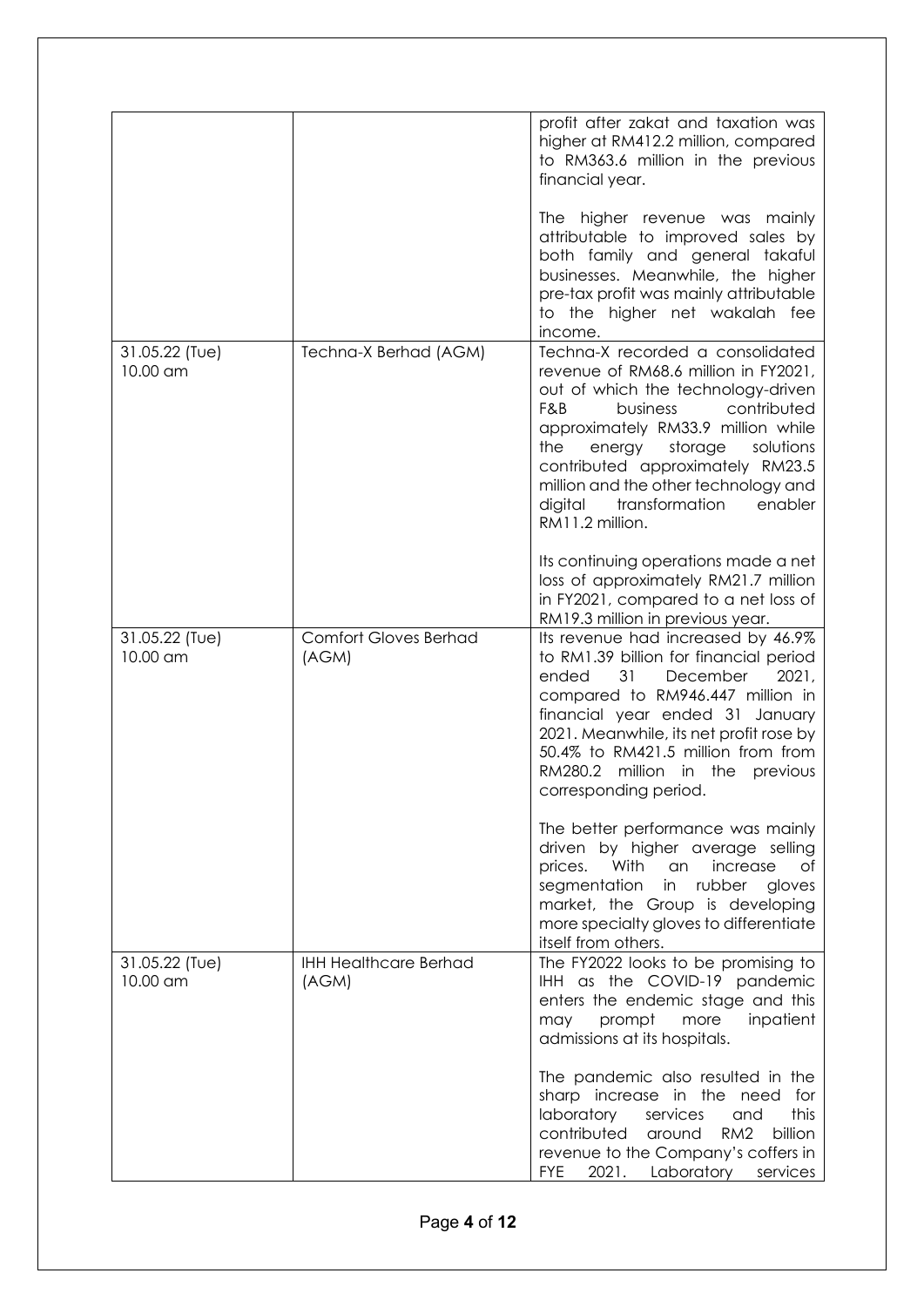|                             |                                                        | revenue is expected to increase in<br>FY2022.                                                                                                                                                                                                                                                                                                                                                                                                                                                                                                                                                                                                                       |
|-----------------------------|--------------------------------------------------------|---------------------------------------------------------------------------------------------------------------------------------------------------------------------------------------------------------------------------------------------------------------------------------------------------------------------------------------------------------------------------------------------------------------------------------------------------------------------------------------------------------------------------------------------------------------------------------------------------------------------------------------------------------------------|
| 31.05.22 (Tue)<br>10.00 am  | WZ Satu Berhad (AGM)                                   | WZ Satu recorded a pre-tax profit of<br>RM4.8 million in FY2021 as compared<br>to the loss before tax of RM63.5<br>million in financial period 2020 due to<br>stronger performance registered in<br>all business segments e.g., CEC,<br>Manufacturing and OG segments.<br>The remaining segments had also<br>registered a better result with a lower<br>loss before tax.                                                                                                                                                                                                                                                                                            |
| 31.05.22 (Tue)<br>11.00 am  | WZ Satu Berhad (EGM)                                   | WZ Satu proposed to diversity the<br>Group in Property development and<br>proposed to change its name to<br>"Citaglobal Berhad".                                                                                                                                                                                                                                                                                                                                                                                                                                                                                                                                    |
| 01.06.22 (Wed)<br>02.00 pm  | Eversendai Corporation<br>Berhad (AGM)                 | Eversendai recorded a net loss of<br>RM146.1 million during the year,<br>RM6.98<br>million<br>represented<br>$\alpha$<br>increase in losses from last year<br>(FY2020: - RM139.1 million).<br>The higher losses incurred was mainly<br>due to continued delays in progress<br>of projects (impacted by the COVID-<br>pandemic), coupled<br>19<br>with<br>impairment loss and write-off of<br>receivables<br>and contract assets<br>amounted to RM55.8 million (FY2020:<br>Impairment loss of RM24.4 million).                                                                                                                                                       |
| 02.06.22 (Thur)<br>10.00 am | Genting Malaysia Berhad<br>(AGM)                       | The Group's revenue y-o-y increased<br>by 17% to RM13.5 billion (FY2020:<br>RM11.6 billion) and the Group's<br>adjusted EBITDA improved to RM4.0<br>billion (FY2020: RM2.9 billion) where<br>the increase mainly came from the<br>Leisure & Hospitality Division and the<br>Plantation Division in line with the<br>increase in revenue. As the outlook<br>for international tourism is gradually<br>improving, higher vaccination rates<br>worldwide and the introduction of<br>vaccine<br>passports<br>in<br>certain<br>countries will support the recovery of<br>the tourism, leisure and hospitality<br>industries, including<br>the regional<br>gaming sector. |
| 02.06.22 (Thur)<br>10.00 am | <b>Malaysian Resources</b><br>Corporation Berhad (AGM) | MRCB delivered a higher revenue of<br>RM1.4 billion and a PBT of RM61<br>million in FY2021 compared to a<br>revenue of RM1.2 billion and a LBT of<br>RM154 million recorded in previous<br>year.<br>The higher revenue and profit were<br>largely due to the consolidation of                                                                                                                                                                                                                                                                                                                                                                                       |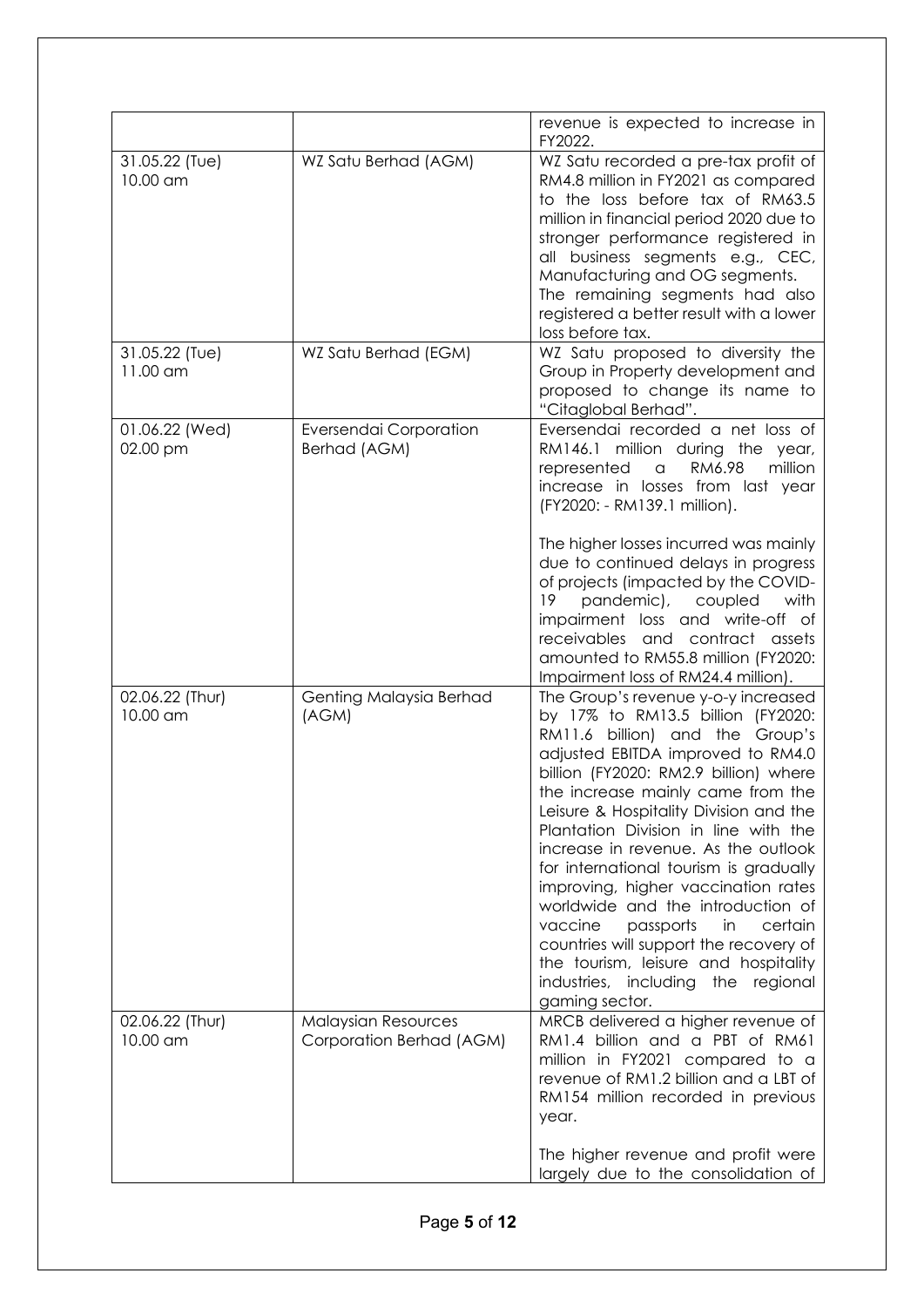|                             |                                            | Setia Utama LRT3 Sdn Bhd (SULSB)<br>(formerly known as MRCB George<br>Kent Sdn Bhd), which allowed the<br>Group to recognise 100% of the<br>revenues and profits from the project<br>in the fourth quarter of 2021.                                                                                                                                                                                                                                                                                                                                                                                                                                              |
|-----------------------------|--------------------------------------------|------------------------------------------------------------------------------------------------------------------------------------------------------------------------------------------------------------------------------------------------------------------------------------------------------------------------------------------------------------------------------------------------------------------------------------------------------------------------------------------------------------------------------------------------------------------------------------------------------------------------------------------------------------------|
| 02.06.22 (Thur)<br>10.00 am | Tenaga Nasional Berhad<br>(AGM)            | TNB reported a revenue of RM52.63<br>billion for FY2021, represented a<br>19.7% increase y-o-y from RM43.98<br>billion a year ago.                                                                                                                                                                                                                                                                                                                                                                                                                                                                                                                               |
|                             |                                            | The sales of electricity had increased<br>by 19.3% y-o-y to RM51.56 billion, in<br>tandem with the resumption of<br>economic activities in the country.                                                                                                                                                                                                                                                                                                                                                                                                                                                                                                          |
|                             |                                            | Its net profit grew by 6.9% y-o-y to<br>RM3.86 billion due to the increase in<br>operating profit and the increase in<br>the share of results of associates, as<br>well as accounting gains on the fair<br>value of financial instruments.                                                                                                                                                                                                                                                                                                                                                                                                                       |
| 02.06.22 (Thur)<br>11.00 am | Malaysia Airports Holdings<br>Berhad (AGM) | Malaysia Airports' revenue was lower<br>by 10.4% y-o-y to RM1.67 billion in<br>FY2021. On a segmental basis, the<br>revenue from airport operations<br>contracted by 12.8% y-o-y to RM1.47<br>Aeronautical<br>billion.<br>revenue<br>declined by 9.9% y-o-y to RM798.1<br>while<br>million<br>non-aeronautical<br>revenue decreased by 16.0% y-o-y to<br>RM668.5 million. Revenue from non-<br>operations increased<br>airport<br>by<br>12.3% or RM22.6 million y-o-y due to<br>higher revenue from agriculture<br>segment<br>driven<br>higher<br>by<br>commodity prices, demand for its<br>project and repair maintenance and<br>hotel businesses.              |
| 03.06.22 (Fri)<br>10.00 am  | Genting Berhad (AGM)                       | The Group's revenue y-o-y increased<br>by 17% to RM13.5 billion (FY2020:<br>RM11.6 billion) and the Group's<br>adjusted EBITDA improved to RM4.0<br>billion (FY2020: RM2.9 billion) where<br>the increase mainly came from the<br>Leisure & Hospitality Division and the<br>Plantation Division in line with the<br>increase in revenue. As the outlook<br>for international tourism is gradually<br>improving, higher vaccination rates<br>worldwide and the introduction of<br>vaccine<br>passports<br>in<br>certain<br>countries will support the recovery of<br>the tourism, leisure and hospitality<br>industries, including the regional<br>gaming sector. |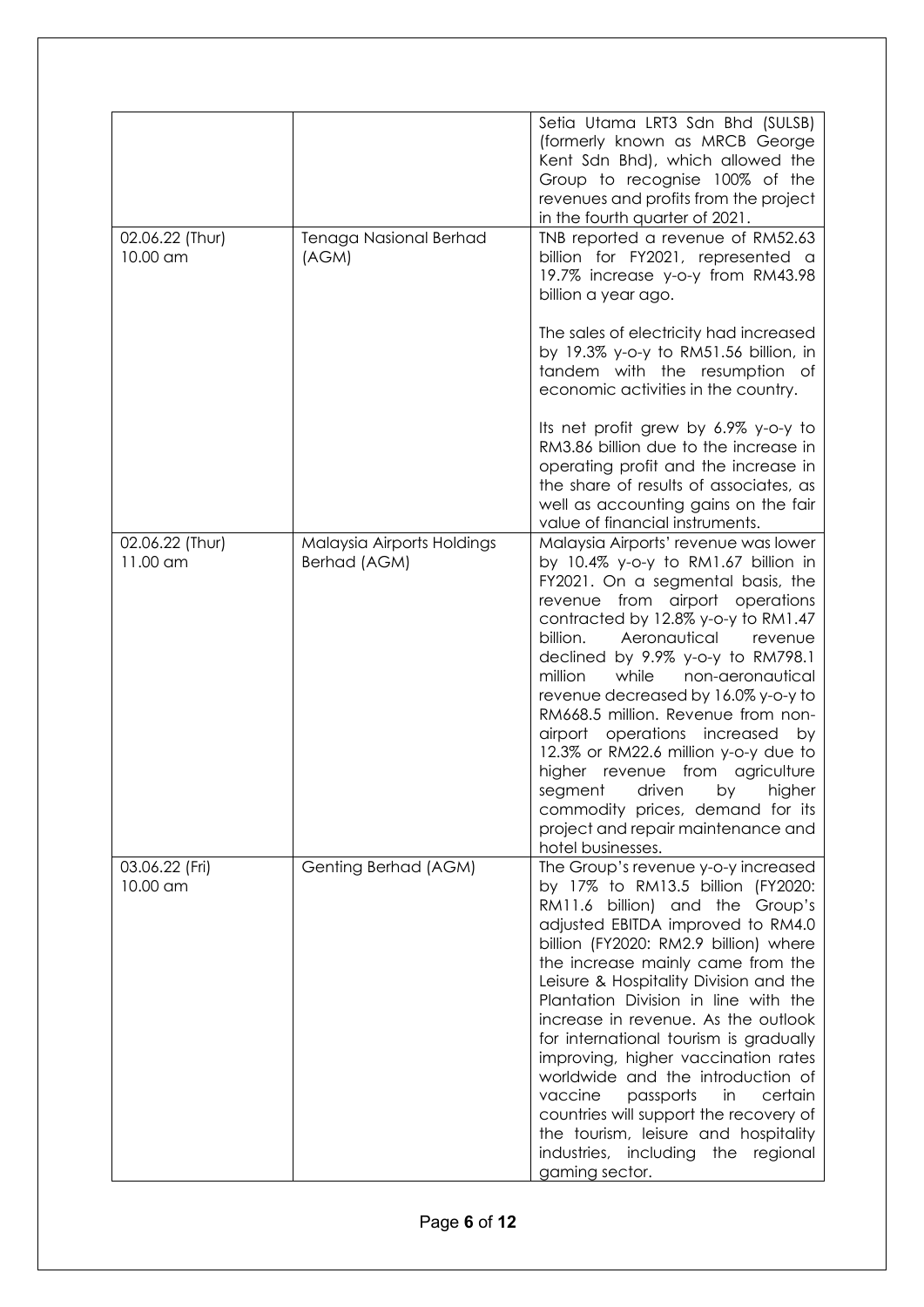| 03.06.22 (Fri)<br>10.00 am | Chin Hin Group Berhad<br>(AGM) | Chin Hin reported a revenue of<br>RM1.15 billion in FY2021, represented<br>an increase of RM181.56 million or<br>18.74% as compared to RM968.76                                                                                                                                                                                                                                                                                |
|----------------------------|--------------------------------|--------------------------------------------------------------------------------------------------------------------------------------------------------------------------------------------------------------------------------------------------------------------------------------------------------------------------------------------------------------------------------------------------------------------------------|
|                            |                                | million in FY2020.<br>Revenue from the distribution of<br>building materials,<br>the<br>manufacturing of AAC and the<br>manufacturing of wire mesh have<br>increased remarkably in FY2021 as<br>the construction site progress started<br>to catch up after the full movement<br>control order has been lifted. The<br>Group reported a higher PBT of<br>RM41.74 million as compared to<br>RM25.11 million reported in FY2020. |

| One of the points of interest to be raised:           |                                                                                                                                                                           |  |
|-------------------------------------------------------|---------------------------------------------------------------------------------------------------------------------------------------------------------------------------|--|
| Company                                               | Points/Issues to Be Raised                                                                                                                                                |  |
| Spritzer Bhd<br>(AGM)                                 | Spritzer has purchased 1,227.6 acres of land located in Trong,<br>Perak for RM76 million for the expansion of an additional<br>mineral water plant.                       |  |
|                                                       | The acquisition is now pending the approval of the Estate Land<br>Board for the transfer of property from Trong Oil Palm Estates<br>Sdn Bhd to Spritzer.                  |  |
|                                                       | When does the Company expect to complete the<br>$\alpha$<br>transaction?                                                                                                  |  |
|                                                       | Based on current supply and demand dynamics of your<br>b)<br>products, is the Group ready to embark on setting up the<br>new plant in the near term?                      |  |
|                                                       | Please elaborate on the expansion plan in terms of capital<br>$\mathsf{C}$<br>expenditure, timeline, capacity etc.                                                        |  |
| Pegasus Heights Berhad<br>(AGM)                       | The flash floods in the last quarter of 2020 which resulted in the<br>closure of the mall for rectification work until the end of<br>February 2021. (Page 4 of AR)        |  |
|                                                       | Was the flood covered by the Company's insurance<br>$\alpha$<br><b>policy?</b>                                                                                            |  |
|                                                       | What is the value of the rectification work?<br>b)                                                                                                                        |  |
|                                                       | What is the amount of rectification work claimable from<br>$\mathsf{C}$<br>the insurance company?                                                                         |  |
| Syarikat Takaful Malaysia<br>Keluarga Berhad<br>(AGM) | Following a few major natural catastrophes that took place in<br>Malaysia, insurers were reported to have incurred monetary<br>losses from their underwriting activities. |  |
|                                                       | What was the size of the insurance payout by STMKB due<br>$\alpha$<br>to natural disasters in FY2021?                                                                     |  |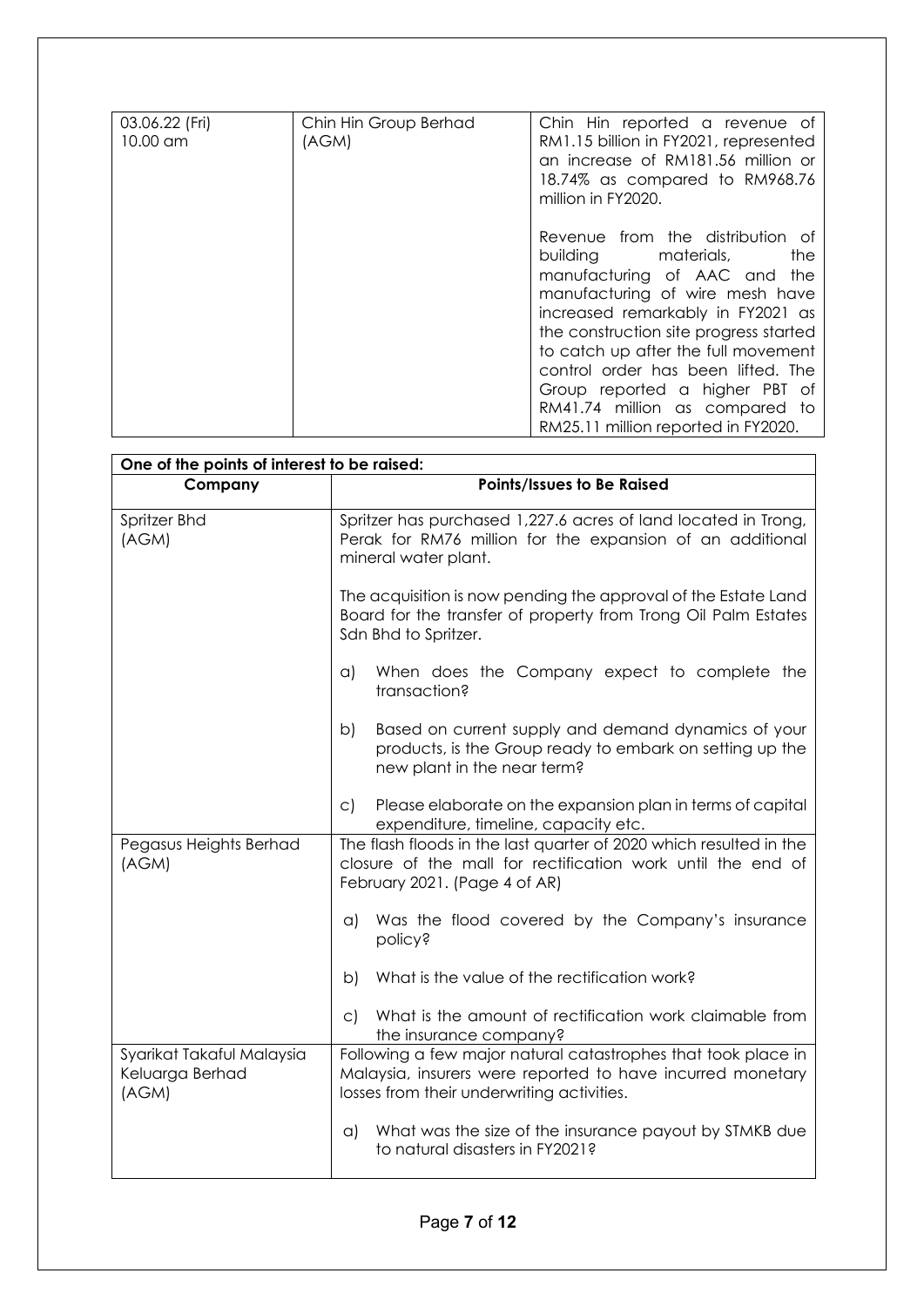|                                       | b)           | Has the insurer incurred monetary losses from these<br>underwriting activities? If yes, what was the size of losses<br>incurred?                                                                                                                                                                                                                                          |
|---------------------------------------|--------------|---------------------------------------------------------------------------------------------------------------------------------------------------------------------------------------------------------------------------------------------------------------------------------------------------------------------------------------------------------------------------|
|                                       | $\subset$ )  | Does STMKB face increasing insurance payout over the<br>years due to the occurrence of natural disasters? How has<br>the pricing and coverage changed over the years?                                                                                                                                                                                                     |
|                                       | d)           | Does STMKB expect any significant impact from climate<br>events on its underwriting performance, especially with<br>the frequent occurrence of floods in Peninsular Malaysia<br>recently?                                                                                                                                                                                 |
|                                       | e)           | From STMKB's point of view, what are the opportunities<br>and risks to insurers due to climate events? How does the<br>Group capture such opportunities and contain its<br>associated risks when it comes to family and general<br>takaful businesses?                                                                                                                    |
|                                       | f)           | As of FY2021, STMKB was the largest insurer in the motor<br>takaful business with a market share of 66.4% (page 11 of<br>Annual Report 2021).                                                                                                                                                                                                                             |
|                                       |              | What were the innovative products or features STMKB had<br>launched to cater for the growing market needs for<br>greater coverage of flood incidents?                                                                                                                                                                                                                     |
| <b>Techna-X Berhad</b><br>(AGM)       |              | The Group's trade receivables increased by RM31.2 million or<br>2836% from RM1.1 million in FY 2020 to RM 32.3 million FY2021.<br>(Page 120 of AR)                                                                                                                                                                                                                        |
|                                       |              | The increase in trade receivables was brought by the<br>acquisition of new businesses, namely the energy storage<br>solutions, technology-driven F&B, other technology and digital<br>transformation enabler in FY 2020.                                                                                                                                                  |
|                                       | $\alpha$     | Please provide the amount of trade receivables from<br>each of the new business segment mentioned above for<br>FYE 2021.                                                                                                                                                                                                                                                  |
|                                       | b)           | How much of the trade receivables from each of the new<br>business segment have exceeded the normal credit<br>period?                                                                                                                                                                                                                                                     |
|                                       | $\mathsf{C}$ | How much of the outstanding trade receivables have<br>been collected from each of the business segment as at<br>February 2022?                                                                                                                                                                                                                                            |
| <b>Comfort Gloves Berhad</b><br>(AGM) | 1.           | Group revenue increased by 46.9% from RM946.447 million<br>in FYE 31 January 2021 to RM1,390.655 in FPE 31 December<br>2021. However, selling and marketing expenses rose<br>significantly by 115.5 % from RM8.228 million to RM17.728<br>million and administrative expenses escalated by 295.9 %<br>from RM33.433 million to RM132.373 million. (Page 59 of AR<br>2021) |
|                                       |              | Why were there such significant increases in selling and<br>marketing expenses and administrative expenses which                                                                                                                                                                                                                                                          |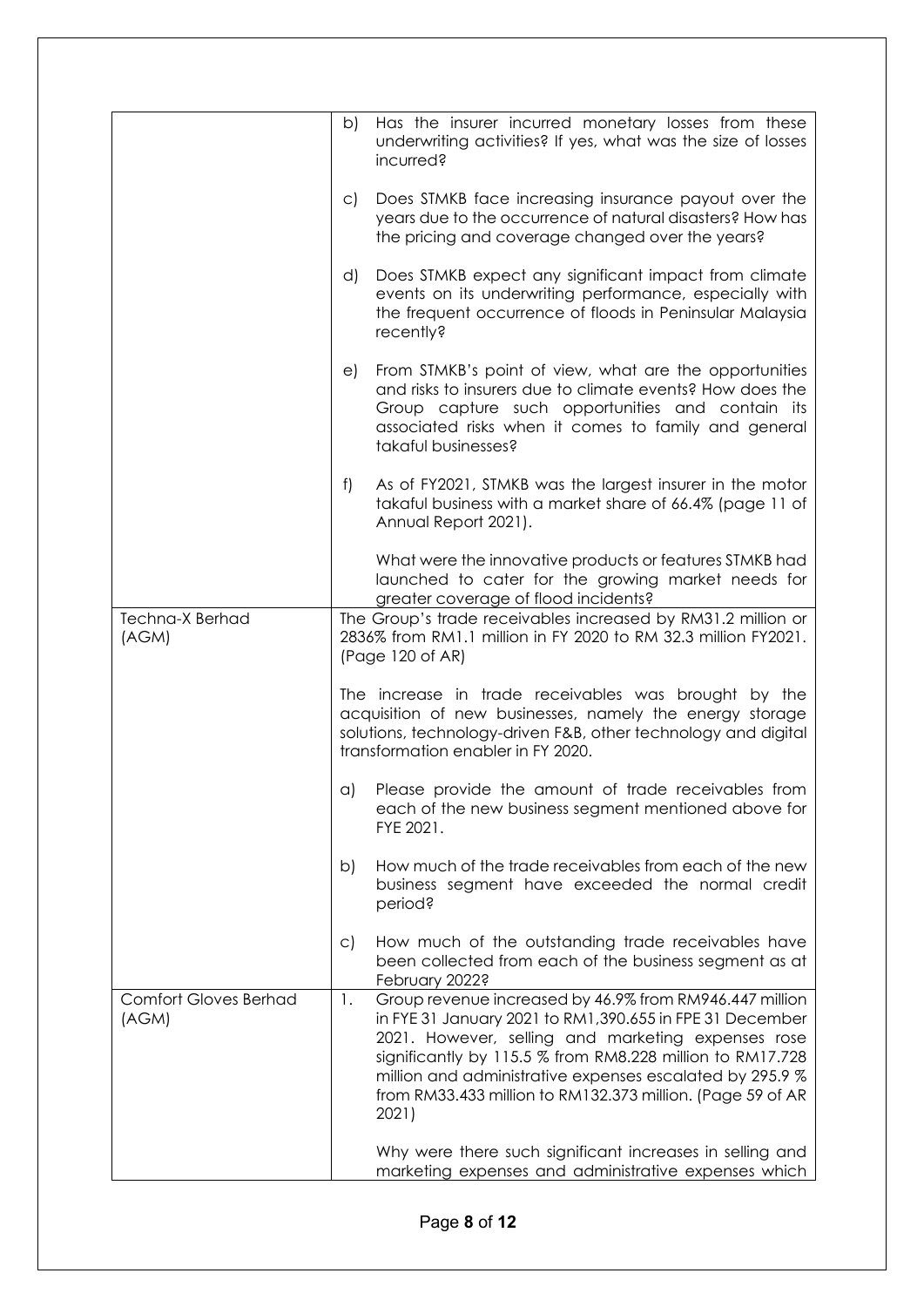|                                       |              | did not commensurate with the increase in Group                                                                                                                                                                                                           |
|---------------------------------------|--------------|-----------------------------------------------------------------------------------------------------------------------------------------------------------------------------------------------------------------------------------------------------------|
|                                       |              | revenue?                                                                                                                                                                                                                                                  |
|                                       | 2.           | Impairment loss for Trade receivables amounted to<br>RM3.221 million for FPE 31 December 2021 (FYE 31 January<br>2021: No impairment) and bad debt written off totalled<br>RM1.102 million (FYE 31 January 2021: RM96,816). (Pages<br>90, 103 of AR 2021) |
|                                       |              | Why were there significant increases in impairment loss<br>and bad debt written off? What is the probability of<br>recovering the impaired loss amount? Is there a need to<br>review the credit risk management policies?                                 |
|                                       | 3.           | For FPE 31 December 2021, inventories written down and<br>written off totaled RM13.262 million and RM4.217 million<br>respectively while there was no such write-down or write-<br>off for FYE 31 January 2021. (Page 104 of AR 2021)                     |
|                                       |              | Why was there such significant inventories write-down or<br>write-off? What is the estimated amount that may be<br>salvaged from the written down inventories? Is there a<br>need to review the inventories management policies?                          |
| <b>IHH Healthcare Berhad</b><br>(AGM) |              | Trade receivables written off increased significantly from<br>RM10.2 million in FYE 2020 to RM20.7 million in FYE 2021. (Page<br>164 of AR 2021)                                                                                                          |
|                                       | $\alpha$ )   | What were the reasons for the significant increase?                                                                                                                                                                                                       |
|                                       | b)           | Have the credit policies of the Company been reviewed<br>to ensure only creditworthy customers be extended<br>credit?                                                                                                                                     |
|                                       | $\mathsf{C}$ | Do you foresee a rise in trade receivables written off in FYE<br>2022 as the economy is still lethargic?                                                                                                                                                  |
| WZ Satu Berhad<br>(AGM)               |              | The OG Management is poised to diversify into renewable<br>energy development works (i.e., solar, hydrogen & hydro) via<br>strategic collaborations with clients and reputed technology<br>providers and/or OEMs (Page 17 of the Annual Report 2021).     |
|                                       | $\alpha$     | Does the Group have enough know-how to venture into<br>the renewable energy development works?                                                                                                                                                            |
|                                       | b)           | Is the Group currently in any serious discussion on any deal<br>for the abovementioned initiative?                                                                                                                                                        |
| WZ Satu Berhad<br>(EGM)               |              | Proposed Diversification by WZ Satu Group in Property<br>Development                                                                                                                                                                                      |
|                                       |              | Pursuant to the Proposed Diversification, the Group will be<br>subject to various business risks in property development<br>industry, including competition from other property developers<br>(Page 12 of the Circular).                                  |
|                                       | $\alpha$     | As a new player in property development, how does the<br>Board plan to address the competition risk, especially from<br>experienced property developers?                                                                                                  |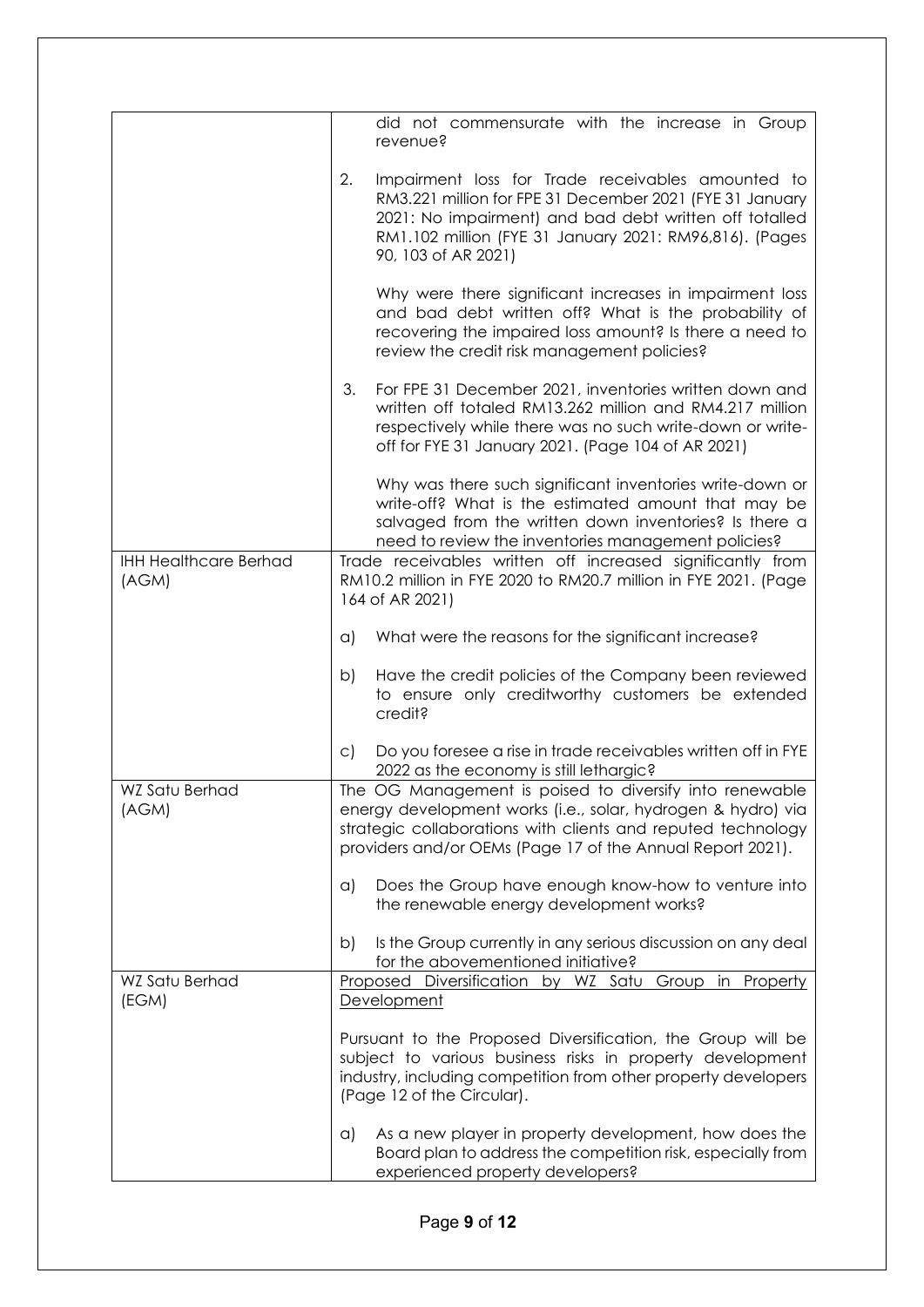|                                                                  | b)<br>What are the Group's competitive advantages over peers<br>in the market?                                                                                                                                                                                                                                                                                                                                                                                                                                                    |
|------------------------------------------------------------------|-----------------------------------------------------------------------------------------------------------------------------------------------------------------------------------------------------------------------------------------------------------------------------------------------------------------------------------------------------------------------------------------------------------------------------------------------------------------------------------------------------------------------------------|
| Eversendai Corporation<br><b>Berhad</b><br>(AGM)                 | In FY2021, the Group recorded a net impairment loss of<br>contract assets of RM35,374,000 (FY2020: RM516,000) (Pages<br>49-50 of the Audited Financial Statement 2021).                                                                                                                                                                                                                                                                                                                                                           |
|                                                                  | What are the reasons for the substantial increase in<br>a)<br>impairment on contract assets?                                                                                                                                                                                                                                                                                                                                                                                                                                      |
|                                                                  | What are the measures taken to recover the amount?<br>b)                                                                                                                                                                                                                                                                                                                                                                                                                                                                          |
|                                                                  | What is the amount recovered, to-date?<br>$\mathsf{C}$                                                                                                                                                                                                                                                                                                                                                                                                                                                                            |
|                                                                  | d)<br>Given the substantial increase in impairment, is there a<br>need to review the credit policy of the Group?                                                                                                                                                                                                                                                                                                                                                                                                                  |
| Genting Malaysia Berhad<br>(AGM)                                 | The Group's financial performance in FY2021 reflected the<br>impact of a combination of various travel restrictions and the<br>prolonged temporary closure of the Group's properties,<br>particularly in Malaysia and the United Kingdom ("UK").<br>Nevertheless, strategic changes implemented in previous<br>years, including a recalibrated cost structure and re-<br>engineered processes, have enabled the Group to work with<br>greater agility as the Group navigates through<br>the<br>uncertainties. (page 3 of AR 2021) |
|                                                                  | What are the major recalibrated cost structures and re-<br>engineered processes and how have these contributed to the<br><b>Group?</b>                                                                                                                                                                                                                                                                                                                                                                                            |
| <b>Malaysian Resources</b><br><b>Corporation Berhad</b><br>(AGM) | The revenue from the Engineering, Construction & Environment<br>Division, ("ECED") increased to RM891.3 million in FY 2021 from<br>RM501.4 million in FY2020. (Page 76 of IAR)                                                                                                                                                                                                                                                                                                                                                    |
|                                                                  | The cost of sales from ECED also increased from RM428.7 million<br>in FY 2020 to RM867.9 million in FY 2021. (Page 77 of IAR).                                                                                                                                                                                                                                                                                                                                                                                                    |
|                                                                  | The gross profit from ECED is much lower at RM2.34 million in FY<br>2021 as compared to RM7.27 million in FY 2020. Thus, the gross<br>profit margin is only 0.26% for FY 2021 as compared to 1.44% in<br>FY 2020.                                                                                                                                                                                                                                                                                                                 |
|                                                                  | Why is the gross profit for FY 2021 much lower than FY<br>a)<br>2020?                                                                                                                                                                                                                                                                                                                                                                                                                                                             |
|                                                                  | What are the major components of cost of sales that<br>b)<br>recorded substantial increases in FY 2021?                                                                                                                                                                                                                                                                                                                                                                                                                           |
|                                                                  | What are the measures taken by the Group to reduce the<br>$\mathsf{C}$<br>high expenses mentioned in (b) above?                                                                                                                                                                                                                                                                                                                                                                                                                   |
| Tenaga Nasional Berhad<br>(AGM)                                  | In the company announcement dated 31 December 2021,<br>Tenaga informed that the Government of Malaysia had<br>decided to continue with the implementation of Imbalance<br>Cost Pass-Through (ICPT) mechanism and maintained an ICPT<br>rebate of 2.00 sen/kWh implemented to all customers including<br>domestic customers with monthly consumption of 300 kWh and<br>below, effective from 1 January 2022 until further notice.                                                                                                  |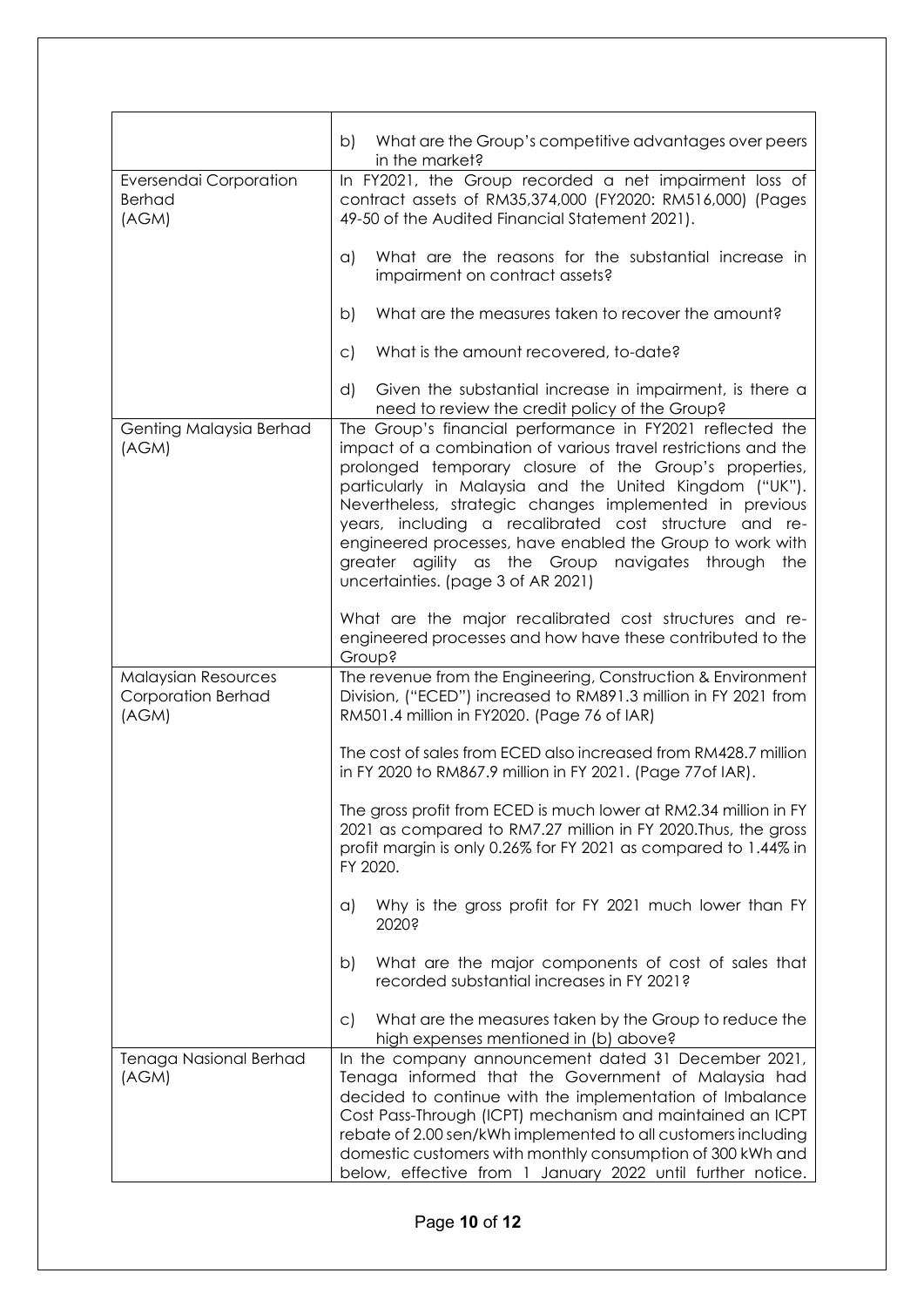|                                            | Tenaga also informed that the impact of ICPT implementation,<br>based on the Regulatory Implementation Guidelines, was<br>neutral on Tenaga and would not have any effect to its<br>business operations and financial position.<br>While the energy prices were at an elevated level and the<br>$\alpha$<br>ICPT was in an under-recovery position of RM1,300.8mn as<br>at 31 September 2021, the Government of Malaysia<br>decided to maintain an ICPT rebate instead of a tariff<br>surcharge from 1 January 2022 until further notice. With the<br>elevated fuel prices in 1H22, the deficit is likely to expand<br>further in the coming quarters. Given the substantial<br>under-recovery amount, the escalated fuel prices and the<br>predicament of steep upward adjustments in electricity<br>tariff in the near future, does Tenaga expect the ICPT to<br>take prolonged time to return to a neutral position? Does<br>Tenaga expect any forms of subsidy from the government<br>to bring down the deficit? |
|--------------------------------------------|----------------------------------------------------------------------------------------------------------------------------------------------------------------------------------------------------------------------------------------------------------------------------------------------------------------------------------------------------------------------------------------------------------------------------------------------------------------------------------------------------------------------------------------------------------------------------------------------------------------------------------------------------------------------------------------------------------------------------------------------------------------------------------------------------------------------------------------------------------------------------------------------------------------------------------------------------------------------------------------------------------------------|
|                                            | Before the above company announcement was made,<br>b)<br>the ICPT was already in an under-recovery position of<br>RM1,300.8mn as at 31 September 2021. Subsequently, the<br>under-recovery position ballooned to RM3,034.4m as at 31<br>December 2021 due to high fuel price. Please explain why<br>it would not have any effect to Tenaga's financial position<br>given the increasing under-recovery position is expected<br>to result in a significant jump in the receivables of the<br>group, affecting cashflow and net gearing level of the<br>group, as well as the additional interest cost associated<br>with the increasing receivables.                                                                                                                                                                                                                                                                                                                                                                  |
| Malaysia Airports Holdings<br>Berhad (AGM) | What is the status of the negotiation on the 99-year land lease<br>with the government for the KLIA Aeropolis development, as<br>well as the negotiation on the operating agreements with the<br>government with regards the 39 airports managed by Malaysia<br>Airports Holdings Bhd in Malaysia (page 106 of FY2021 annual<br>report)? When are these negotiations expected to be<br>concluded?                                                                                                                                                                                                                                                                                                                                                                                                                                                                                                                                                                                                                    |
| Genting Berhad<br>(AGM)                    | The downstream manufacturing business faced a challenging<br>year as the bullish palm oil prices resulted in unfavourable palm<br>oil-gas oil spread that impacted the export sales of biodiesel<br>products. Despite lower sales volume, higher margins were<br>recorded as a result of stronger selling prices achieved for<br>glycerine, a by-product of biodiesel. (page 6 of AR 2021)<br>To what extent has the Group been affected by lower<br>$\alpha$<br>export sales of biodiesel products?                                                                                                                                                                                                                                                                                                                                                                                                                                                                                                                 |
|                                            | Is the stronger glycerine selling prices sustainable in FY 2022<br>b)<br>and going forward?                                                                                                                                                                                                                                                                                                                                                                                                                                                                                                                                                                                                                                                                                                                                                                                                                                                                                                                          |
| Chin Hin Group Berhad<br>(AGM)             | As at 31 December 2021, the group's net gearing stood at<br>1.11x and the current ratio was at 1.00x. Besides, of the<br>RM515.1m of trade receivables as at 31 December 2021,<br>RM349.6m or about two thirds of the total net trade receivables<br>were past due. Even with the proposed disposal of the<br>remaining stake in Solarvest Holdings Bhd, which is subject to                                                                                                                                                                                                                                                                                                                                                                                                                                                                                                                                                                                                                                         |